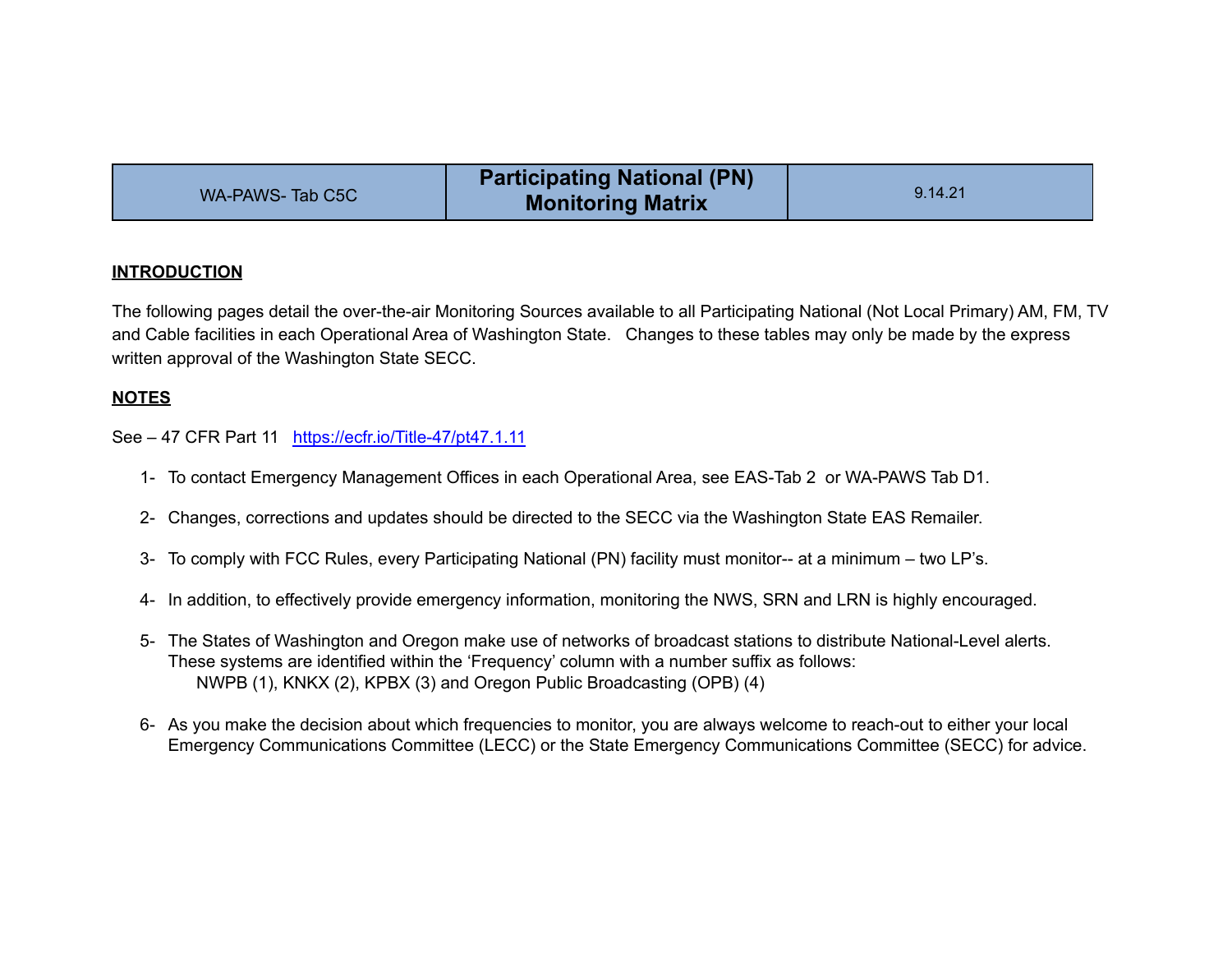| <b>OPERATIONAL</b> | <b>COUNTIES</b>                        | <b>DESIG</b> | <b>CALL</b>        | <b>FREQ</b> | <b>LOCATION</b> | SRN&                            | LRN &                          | NWR &               | <b>NOTES</b>       |
|--------------------|----------------------------------------|--------------|--------------------|-------------|-----------------|---------------------------------|--------------------------------|---------------------|--------------------|
| <b>AREA</b>        |                                        |              |                    |             |                 | <b>LOCATION</b>                 | <b>LOCATION</b>                | <b>LOCATION</b>     |                    |
| <b>CENTRAL</b>     | <b>ISLAND</b>                          | PEP          | KIRO-AM            | 710         | Seattle         | 155.475                         | 450.0875                       | 162.550             | KIRO & KIRO-FM are |
| <b>PUGET</b>       | SNOHOMISH<br><b>KITSAP</b>             | LP           | <b>KNKX</b>        | 88.5        | Seattle         | <b>GOLD MT</b><br>Kitsap County | West Tiger Mt<br>Near Issaguah | Bellevue<br>162.425 | co-located         |
| <b>SOUND</b>       | <b>KING</b>                            | LP           | KIRO-FM            | 97.3        | Seattle         | Near Bremerton                  |                                | Near Blyn           |                    |
| Rev 4.6.20         | <b>PIERCE</b><br><b>EAST JEFFERSON</b> | LP           | (1)<br><b>KVTI</b> | 90.9        | Tacoma          |                                 |                                | 162.475<br>Olympia  |                    |

| <b>CLALLAM</b> | <b>EAST OF</b>                    | LP  | <b>KONP</b>        | 1450  | Pt Angeles | 155.475                  | 45.86                    | 162.425                | KONP, K269FX & K267CT are |
|----------------|-----------------------------------|-----|--------------------|-------|------------|--------------------------|--------------------------|------------------------|---------------------------|
| (East)         | <b>OLYMPIC</b><br><b>NATIONAL</b> | LP. | <b>K269FX</b>      | 101.7 | Pt Angeles | GALBRAITH<br>Lookout Mt) | No recent<br>information | Miller Pk<br>Near Blyn | co-located                |
|                | PARK                              | LP  | <b>K267CT</b>      | 102.3 | Seauim     | Whatcom Co               |                          |                        |                           |
|                |                                   | LP. | (2)<br><b>KVIX</b> | 89.3  | Pt Angeles | Near Bellingham          |                          |                        |                           |
| Rev 5.6.20     |                                   | LP  | KNWP (1)           | 90.1  | Pt Angeles |                          |                          |                        |                           |

| <b>CLALLAM</b> | WEST OF             | <b>KBDB</b> | 96.7 | Forks | 155.475                    | No recent   | 162.425  |  |
|----------------|---------------------|-------------|------|-------|----------------------------|-------------|----------|--|
| (West)         | OLYMPIC<br>NATIONAL | KNWU (1)    | 91.5 | Forks | <b>ELLIS</b><br>Clallam Co | Information | Forks    |  |
|                | PARK                |             |      |       | Near Forks                 |             | 162.550  |  |
| Rev 5.6.20     |                     |             |      |       |                            |             | Neah Bay |  |

| <b>COASTAL</b> | <b>WEST JEFFERSON</b>                 | LP. | <b>KXRO</b>          | 1320  | Aberdeen | 155.475                    | 453.675            | 162.475            | KXRO & KDUX are co-located |
|----------------|---------------------------------------|-----|----------------------|-------|----------|----------------------------|--------------------|--------------------|----------------------------|
|                | <b>GRAYS HARBOR</b><br><b>PACIFIC</b> | LP. | <b>KDUX</b>          | 104.7 | Aberdeen | NASELLE<br>Pacific County  | GH-911<br>Aberdeen | Olympia<br>162.400 |                            |
|                |                                       | LP. | <b>KSWW</b>          | 102.1 | Aberdeen |                            |                    | Astoria            |                            |
|                |                                       | LP. | (2)<br>K265DP        | 100.9 | Aberdeen | <b>ELLIS</b><br>Clallam Co |                    | 162.425            |                            |
|                |                                       | LP. | (2)<br><b>K214FI</b> | 90.7  | Raymond  | Near Forks                 |                    | Forks              |                            |
| Rev 5.6.20     |                                       | PEP | KOAC-FM (4)          | 89.7  | Astoria  |                            |                    |                    |                            |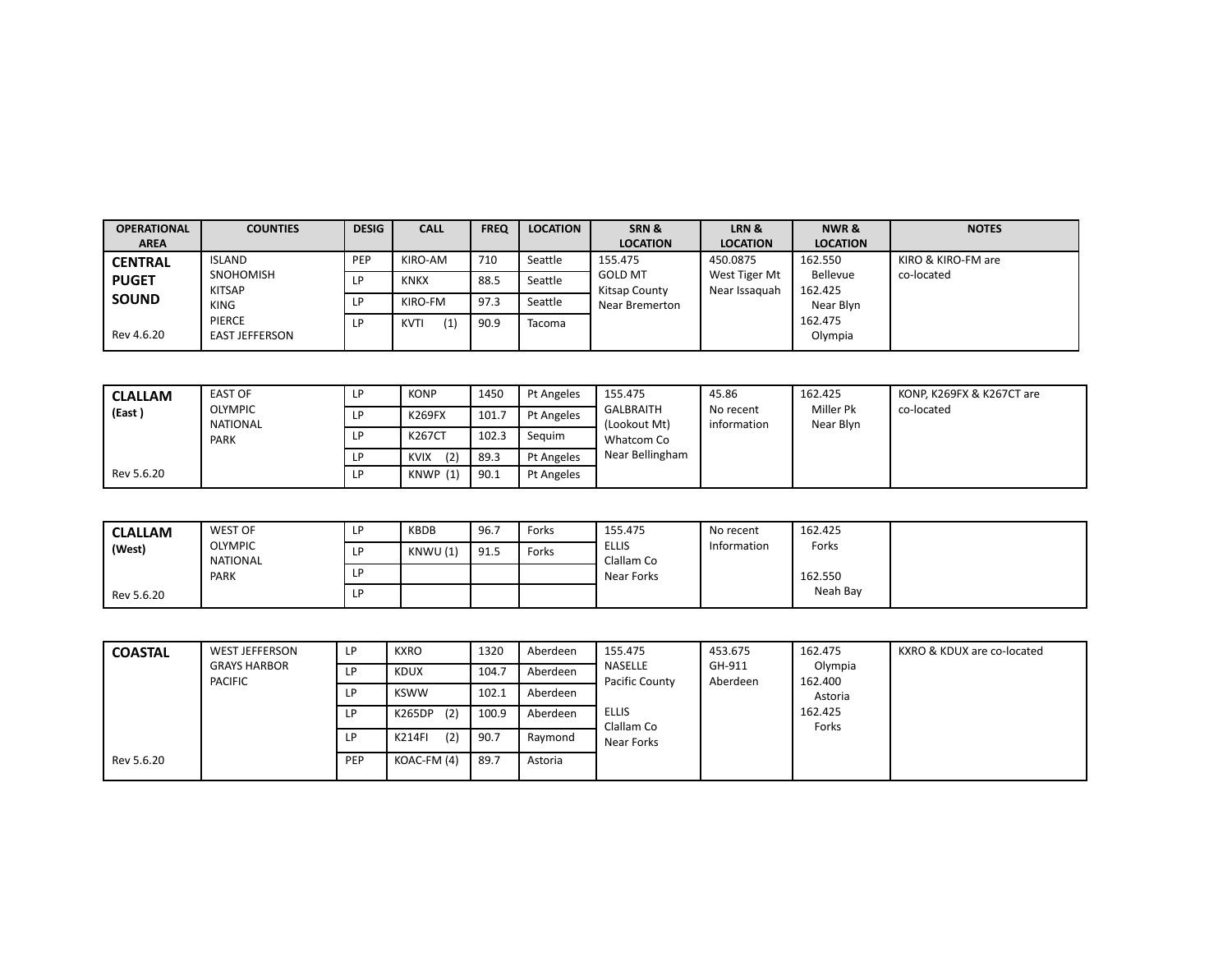| <b>OPERATIONAL</b> | <b>COUNTIES</b>    | <b>DESIG</b> | <b>CALL</b> | <b>FREQ</b> | <b>LOCATION</b> | SRN &            | LRN &           | NWR&            | <b>NOTES</b>                  |
|--------------------|--------------------|--------------|-------------|-------------|-----------------|------------------|-----------------|-----------------|-------------------------------|
| <b>AREA</b>        |                    |              |             |             |                 | <b>LOCATION</b>  | <b>LOCATION</b> | <b>LOCATION</b> |                               |
| <b>COLUMBIA</b>    | <b>BENTON</b>      | ١P           | <b>KONA</b> | 610         | Tri-Cities      | 155.475          | 161.730         | 162.450         | KONA & KONA-FM are co-located |
| <b>BASIN</b>       | <b>FRANKLIN</b>    | LP           | KONA-FM     | 105.3       | Tri-Cities      | <b>JOE BUTTE</b> | Franklin Co     | Rattlesnake     |                               |
|                    | <b>WALLA WALLA</b> | ΙD           | <b>KORD</b> | 102.7       | Tri-Cities      | Benton Co        |                 |                 |                               |
|                    |                    | LР           | (1)<br>KFAE | 89.1        | Tri-Cities      |                  |                 | 162.400         |                               |
|                    |                    |              | $KLWS$ (1)  | 89.7        | Walla Walla     |                  |                 | Walla Walla     |                               |
| Rev 5.6.20         |                    | PEP          | $KRBM$ (4)  | 90.9        | Pendleton, OR   |                  |                 |                 |                               |

| <b>COLUMBIA</b> | SKAMANIA         | PEP | <b>KOTD</b> | (4) | 89.7 | The Dalles        | 155.475                              | 166.250         | 162.550  | Skamania and Klickitat Co are part of                             |
|-----------------|------------------|-----|-------------|-----|------|-------------------|--------------------------------------|-----------------|----------|-------------------------------------------------------------------|
| <b>GORGE</b>    | <b>KLICKITAT</b> | PEP | <b>KHRF</b> | (4) | 90.1 | <b>Hood River</b> | <b>STACKER BUTTE</b><br>Klickitat Co | <b>PORTLAND</b> | Portland | the Columbia Gorge Operational<br>Area and is administered by the |
|                 |                  | PEP | <b>KRBM</b> | (4) | 90.9 | Pendleton         |                                      |                 |          | Oregon SECC                                                       |
| Rev 5.6.20      |                  |     |             |     |      |                   |                                      |                 |          | All stations listed are in Oregon                                 |

| <b>COWLITZ</b>  | COWLITZ   |     | <b>KUKN</b>        | 105.5 | Longview     | 155.475                             | 450.100            | 162.525              |  |
|-----------------|-----------|-----|--------------------|-------|--------------|-------------------------------------|--------------------|----------------------|--|
| <b>WAKIAKUM</b> | WAHKIAKUM |     | <b>KROT</b>        | 107.1 | Longview     | <b>BOISTFORT PK.</b><br>(BawFaw Pk) | Not<br>Operational | Woodland<br>Davis Pk |  |
|                 |           | PEP | (4)<br><b>KOBP</b> | 91.5  | Portland, OR | Lewis County                        |                    |                      |  |
| Rev 5.6.20      |           |     | K284BM (2)         | 104.7 | Longview     |                                     |                    |                      |  |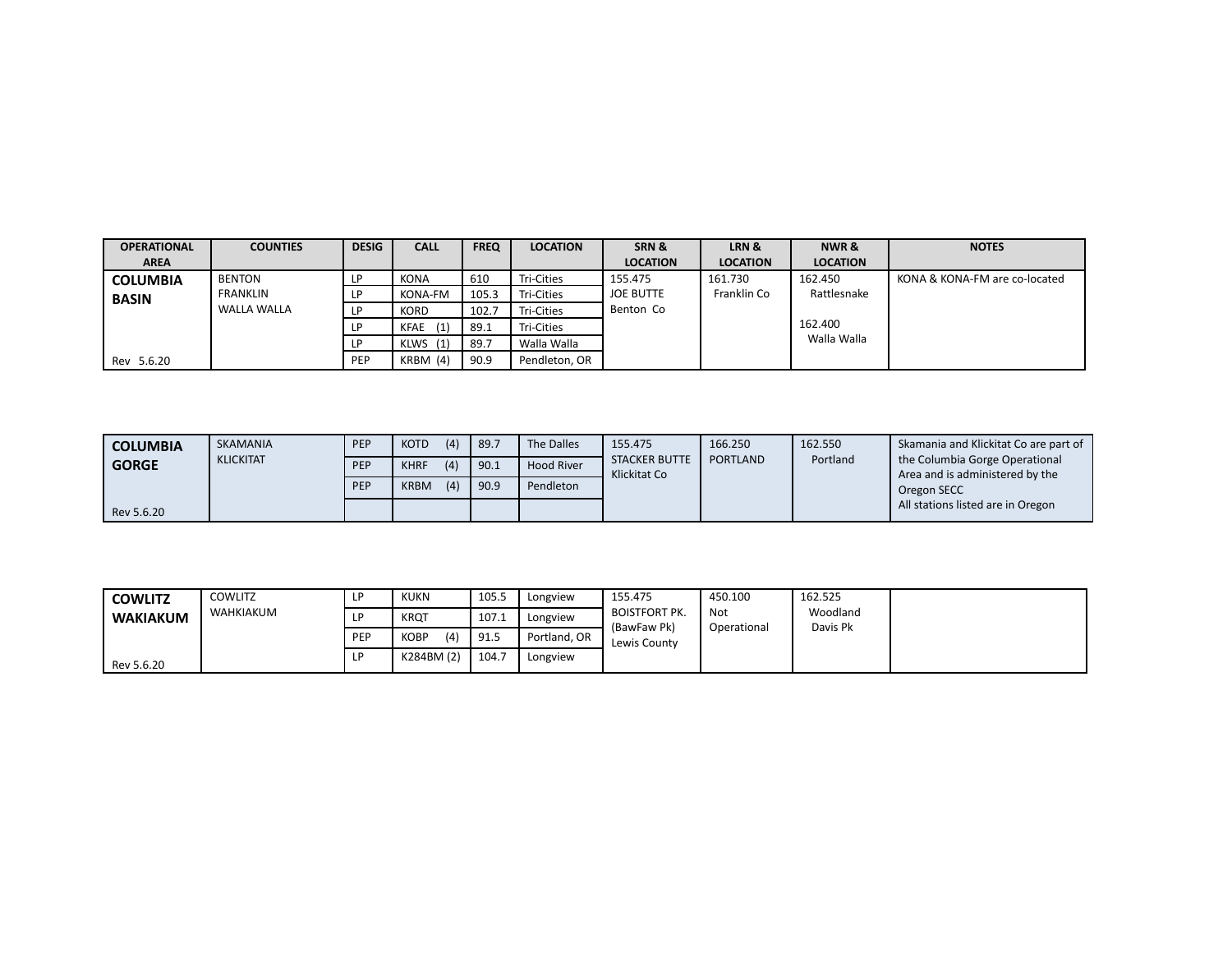| <b>OPERATIONAL</b> | <b>COUNTIES</b>                                     | <b>DESIG</b> | <b>CALL</b> | <b>FREQ</b> | <b>LOCATION</b>      | SRN&                             | LRN&            | NWR&                                    | <b>NOTES</b>               |
|--------------------|-----------------------------------------------------|--------------|-------------|-------------|----------------------|----------------------------------|-----------------|-----------------------------------------|----------------------------|
| <b>AREA</b>        |                                                     |              |             |             |                      | <b>LOCATION</b>                  | <b>LOCATION</b> | <b>LOCATION</b>                         |                            |
| <b>INLAND</b>      | <b>WASHINGTON</b>                                   | LP           | KXLY-FM     | 99.9        | Mt Spokane           | 155.475                          | 453.300         | 162.400                                 | KWSU (AM) Does not operate |
| <b>NORTHWEST</b>   | Asotin<br>Adams                                     | LP           | <b>KXLY</b> | 920         | Spokane              | <b>MT SPOKANE</b><br>Spokane Co. |                 | Mt Spokane                              | between 12AM and 6AM       |
|                    | Columbia                                            | LP           | <b>KHTQ</b> | 94.5        | Hayden, ID           |                                  |                 | 162.525                                 | KXLY, KXLY-FM & KHTQ       |
|                    | Garfield<br>Pend Oreille                            | LP           | KWSU (1)    | 1250        | Pullman              | STEPTOE BUTTE                    |                 | Tunk Mt                                 | Are co-located             |
|                    | Spokane                                             | LP           | KRFA (1)    | 91.7        | Moscow, ID           | Whitman Co.                      |                 | 162.550                                 | KWSU & KRFA are co-located |
|                    | Stevens<br>Whitman                                  | LP           | KNOW (1)    | 90.1        | Cottonwood<br>ID     |                                  |                 | Lewiston                                |                            |
|                    | <b>IDAHO</b>                                        | LP           | KPBX (3)    | 91.1        | Spokane              |                                  |                 | 162.525                                 |                            |
|                    | Benewah<br>Boundary                                 | PEP          | KRBM (4)    | 90.9        | Pendleton, OR        |                                  |                 | Dayton                                  |                            |
|                    | Clearwater                                          | LP           | KNWV (2)    | 90.5        | Clarkston, ID        |                                  |                 | 162.500                                 |                            |
|                    | Idaho<br>Kootenai                                   | LP           | $KLGG$ (3)  | 89.3        | Kellogg, ID          |                                  |                 | <b>Bonners Fry</b>                      |                            |
|                    | Latah<br>Lewis                                      | LP           | (3)<br>KIBX | 92.1        | Bonners Ferry,<br>ID |                                  |                 | 162.450<br>Rattlesnake                  |                            |
| Rev 1.10.21        | Nez Pierce<br>Shoshone<br><b>MONTANA</b><br>Lincoln | LP           | (3)<br>KXJO | 92.1        | St Maries, ID        |                                  |                 | See Tab<br>$-15/B11$ for<br>transmitter |                            |
|                    | Sanders                                             |              |             |             |                      |                                  |                 | <b>Location Info</b>                    |                            |

| <b>KITTITAS</b> | KITTITAS | KXLE            | 1240                             | Ellensburg      | 155.475                         | No recent   | 162.550             | KXLE and KXLE-FM are co-located |
|-----------------|----------|-----------------|----------------------------------|-----------------|---------------------------------|-------------|---------------------|---------------------------------|
|                 |          | KXLE-FM         | $QF$ <sub>2</sub><br><b>JJ.J</b> | Ellensburg      | <b>BURCH MT</b><br>Chelan Co.   | Information | Yakima              |                                 |
| Rev 5.6.20      |          | <b>KNWR (1)</b> | 90.7                             | Naneum<br>Ridge | <b>SUNNY SLOPE</b><br>Yakima Co |             | 162.400<br>Cle Elum |                                 |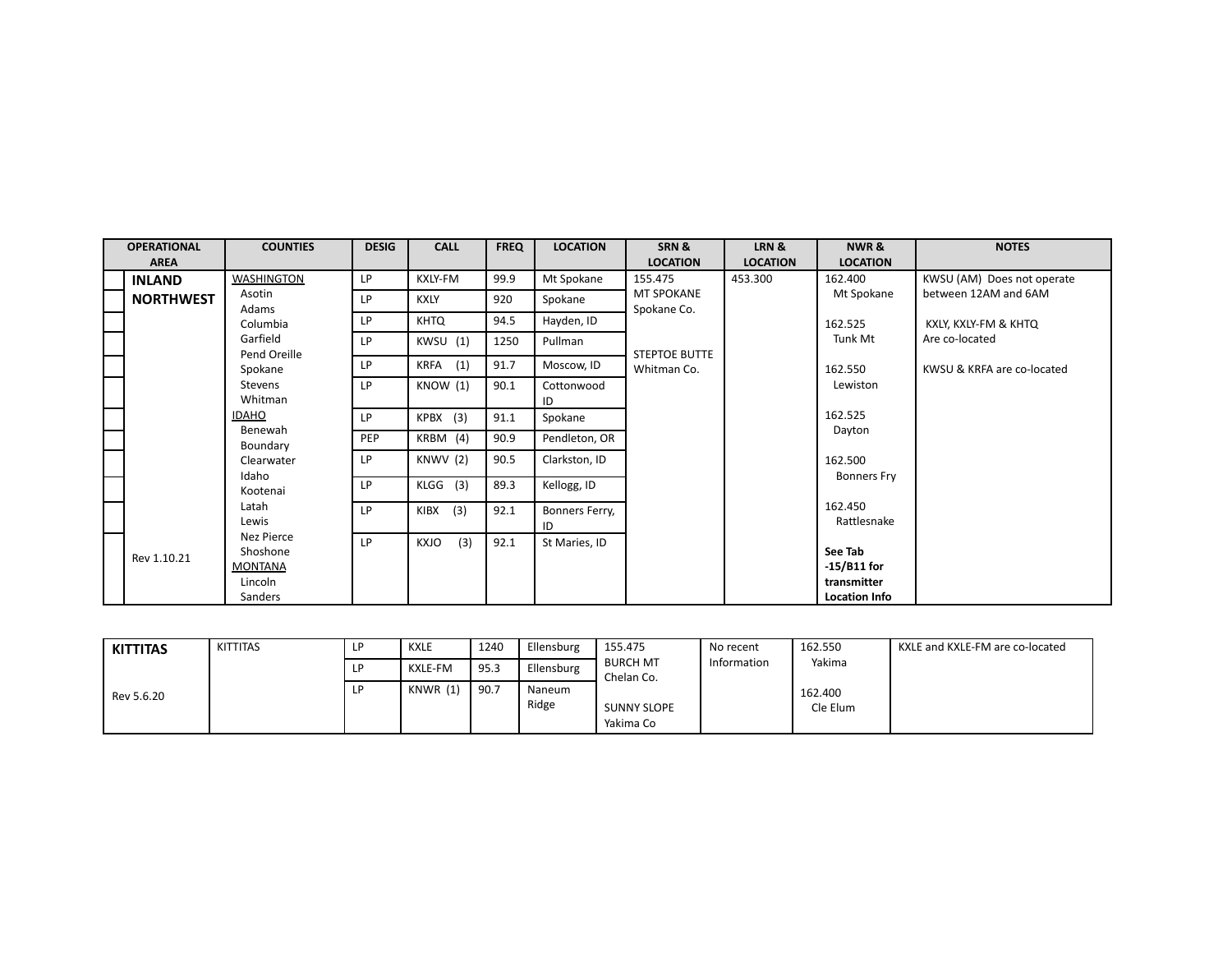| <b>OPERATIONAL</b> | <b>COUNTIES</b> | <b>DESIG</b> | <b>CALL</b>        | <b>FREQ</b> | <b>LOCATION</b> | SRN&                                | LRN &                    | NWR &              | <b>NOTES</b>                  |
|--------------------|-----------------|--------------|--------------------|-------------|-----------------|-------------------------------------|--------------------------|--------------------|-------------------------------|
| <b>AREA</b>        |                 |              |                    |             |                 | <b>LOCATION</b>                     | <b>LOCATION</b>          | <b>LOCATION</b>    |                               |
| <b>LEWIS</b>       | LEWIS           | I D          | KELA               | 1470        | Centralia       | 155.475                             | 155.100                  | 162.475            |                               |
|                    |                 |              | KITI               | 1420        | Centralia       | <b>BOISTFORT PK.</b><br>(BawFaw Pk) | No recent<br>Information | Olympia<br>162.425 | KITI & KITI-FM are co-located |
|                    |                 |              | KITI-FM            | 95.1        | Centralia       | Lewis Co.                           |                          | Upper              |                               |
| Rev 5.6.20         |                 | LР           | (1)<br><b>KSWS</b> | 88.9        | Chehalis        |                                     |                          | Cowlitz            |                               |

| <b>MASON</b>    | <b>MASON</b>    | <b>KXXO</b>        | 96.1 | Olvmpia | 155.475                     | 155.865                 | 162.475 |  |
|-----------------|-----------------|--------------------|------|---------|-----------------------------|-------------------------|---------|--|
| <b>THURSTON</b> | <b>THURSTON</b> | <b>KYYO</b>        | 96.9 | Olympia | <b>GOLD MT</b><br>Kitsap Co | Mason Co.<br>*Pending*  | Olympia |  |
|                 |                 | (2)<br><b>KPLI</b> | 90.1 | Olympia | Near Bremerton              |                         |         |  |
| Rev 5.6.20      |                 |                    |      |         |                             | 155.475<br>Thurston Co. |         |  |

| <b>NORTH</b>   | CHELAN                         | LP. | <b>KPQ</b>         | 560   | Wenatchee        | 155.475                       | 450.475                                        | 162.475  | KPQ & KPQ-FM are co-located            |
|----------------|--------------------------------|-----|--------------------|-------|------------------|-------------------------------|------------------------------------------------|----------|----------------------------------------|
| <b>CENTRAL</b> | <b>DOUGLAS</b><br><b>GRANT</b> | LP  | KPQ-FM             | 102.1 | Mission<br>Ridge | <b>BURCH MT</b><br>Chelan Co. | Rivercom<br>453.625<br>Grant Co.<br><b>DEM</b> | Burch Mt | KBSN & KDRM are co-located.            |
|                |                                | LP  | <b>KBSN</b>        | 1470  | Moses Lake       |                               |                                                |          |                                        |
|                |                                | LP  | <b>KDRM</b>        | 99.3  | Moses Lake       |                               |                                                |          |                                        |
|                |                                | LP  | (1)<br><b>KLWS</b> | 91.5  | Ephrata          |                               |                                                |          | KLWS, KHNW & KNWR are<br>co-originated |
|                |                                | LP  | KHNW (1)           | 88.3  | Manson           |                               |                                                |          |                                        |
|                |                                | LP  | K220DV (3)         | 91.9  | Grand<br>Coulee  |                               |                                                |          |                                        |
| Rev 5.6.20     |                                | LP  | (1)<br>KNWR        | 90.7  | Naneum<br>Ridge  |                               |                                                |          |                                        |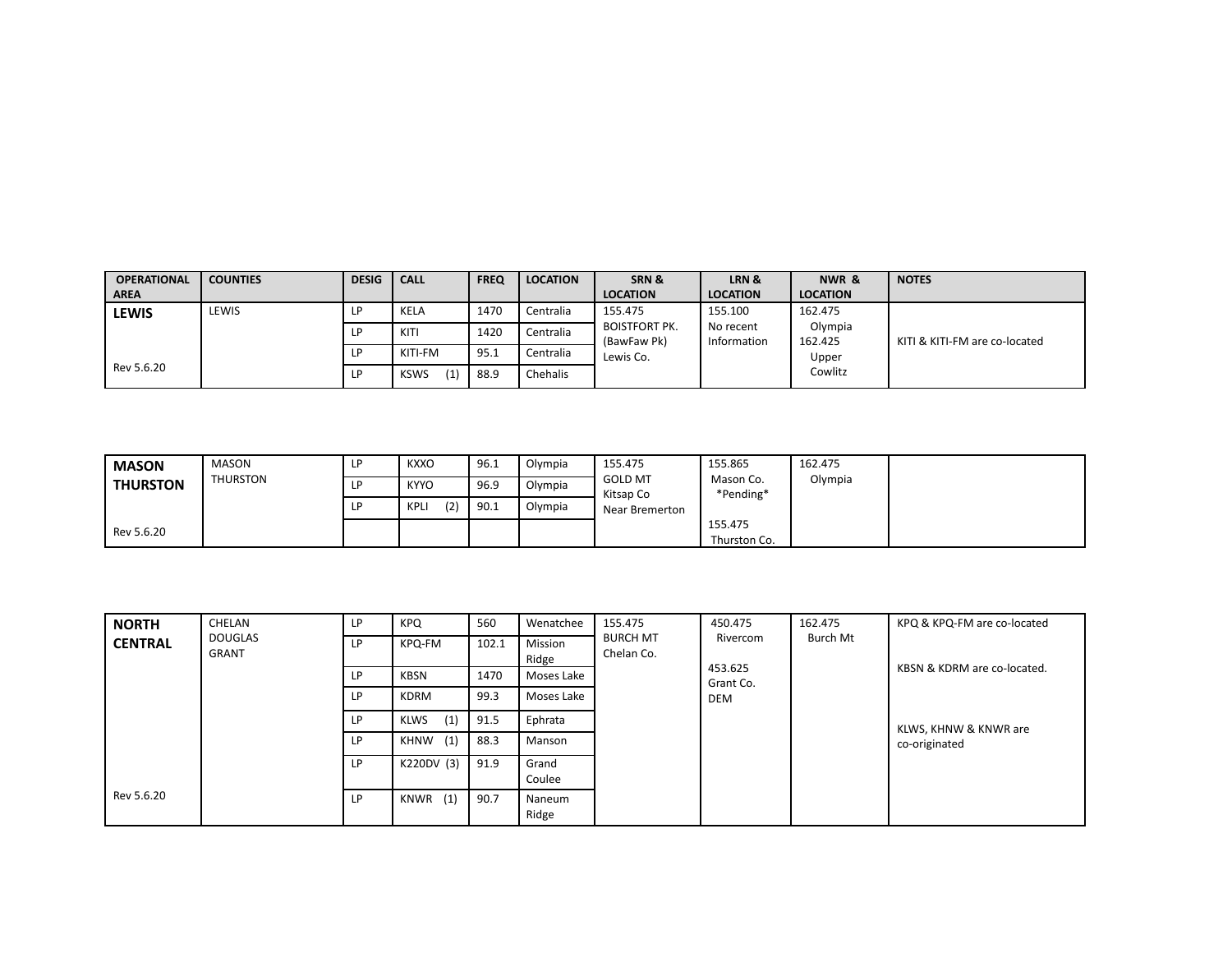| <b>OPERATIONAL</b> | <b>COUNTIES</b>           | <b>DESIG</b> | <b>CALL</b>        | <b>FREQ</b> | <b>LOCATION</b> | SRN &                       | LRN &           | NWR &           | <b>NOTES</b> |
|--------------------|---------------------------|--------------|--------------------|-------------|-----------------|-----------------------------|-----------------|-----------------|--------------|
| <b>AREA</b>        |                           |              |                    |             |                 | <b>LOCATION</b>             | <b>LOCATION</b> | <b>LOCATION</b> |              |
| <b>NORTH</b>       | <b>WHATCOM</b>            | LP           | <b>KGMI</b>        | 790         | Bellingham      | 155.475                     | 450.0625        | 162.525         |              |
| <b>PUGET</b>       | SAN JUAN<br><b>SKAGIT</b> | LP.          | <b>KISM</b>        | 92.9        | Bellingham      | <b>GALBRAITH MT</b>         | Status          | Blaine          |              |
| <b>SOUND</b>       |                           | LP           | (1)<br><b>KZAZ</b> | 91.7        | Bellingham      | (Lookout Mt)<br>Whatcom Co. | Unknown         | 162.425         |              |
|                    |                           | LP           | K204BI (2)         | 88.7        | Bellingham      |                             |                 | Blyn            |              |
|                    |                           | LP.          | KMWS (1)           | 89.7        | Mt Vernon       |                             |                 |                 |              |
|                    |                           | LP.          | (2)<br><b>KPLK</b> | 99.9        | Mt Vernon/      |                             |                 |                 |              |
| Rev 5.6.20         |                           |              |                    |             | Sedro<br>Wooley |                             |                 |                 |              |

| <b>OKANOGAN</b> | OKANOGAN | LP. | <b>KOMW</b> | 680   | Omak              | 155.475                                                   | 453.050 | 162.525            | KOMW, KCNW & KZBE are all |
|-----------------|----------|-----|-------------|-------|-------------------|-----------------------------------------------------------|---------|--------------------|---------------------------|
|                 |          | LP. | <b>KCNW</b> | 92.7  | Omak              | <b>BURCH MT</b><br>No recent<br>information<br>Chelan Co. | Tunk Mt | Co-located         |                           |
|                 |          | LP  | KZBE        | 104.3 | Omak              |                                                           |         |                    |                           |
|                 |          | LP  | KQWS (1)    | 90.1  | No. of Omak       |                                                           |         |                    | KOMQ, KPBW, KTWP & KPBG   |
|                 |          | LP  | KOMQ (3)    | 88.5  | Omak              |                                                           |         | Are co-originated. |                           |
|                 |          | LP  | KPBW (3)    | 91.9  | Brewster          |                                                           |         |                    |                           |
| Rev 5.6.20      |          | LP  | KTWP (3)    | 91.1  | Twisp             |                                                           |         |                    |                           |
|                 |          | LP  | $KPBG$ (3)  | 90.9  | Oroville/Tonasket |                                                           |         |                    |                           |

| <b>PORTLAND</b>  | <b>CLARK</b> | PEP | (4)<br><b>KOPB</b> | 91.5 | Portland | 155.475                              | 166.250         | 162.550  | Clark Co. is part of the                                            |
|------------------|--------------|-----|--------------------|------|----------|--------------------------------------|-----------------|----------|---------------------------------------------------------------------|
| <b>NANCOUVER</b> |              |     | <b>KXL</b>         | 950  | Portland | <b>STACKER BUTTE</b><br>Klickitat Co | <b>PORTLAND</b> | Portland | Portland Operational Area and is<br>administered by the Oregon SECC |
|                  |              |     |                    |      |          |                                      |                 |          |                                                                     |
| Rev 2.27.20      |              |     |                    |      |          |                                      |                 |          |                                                                     |